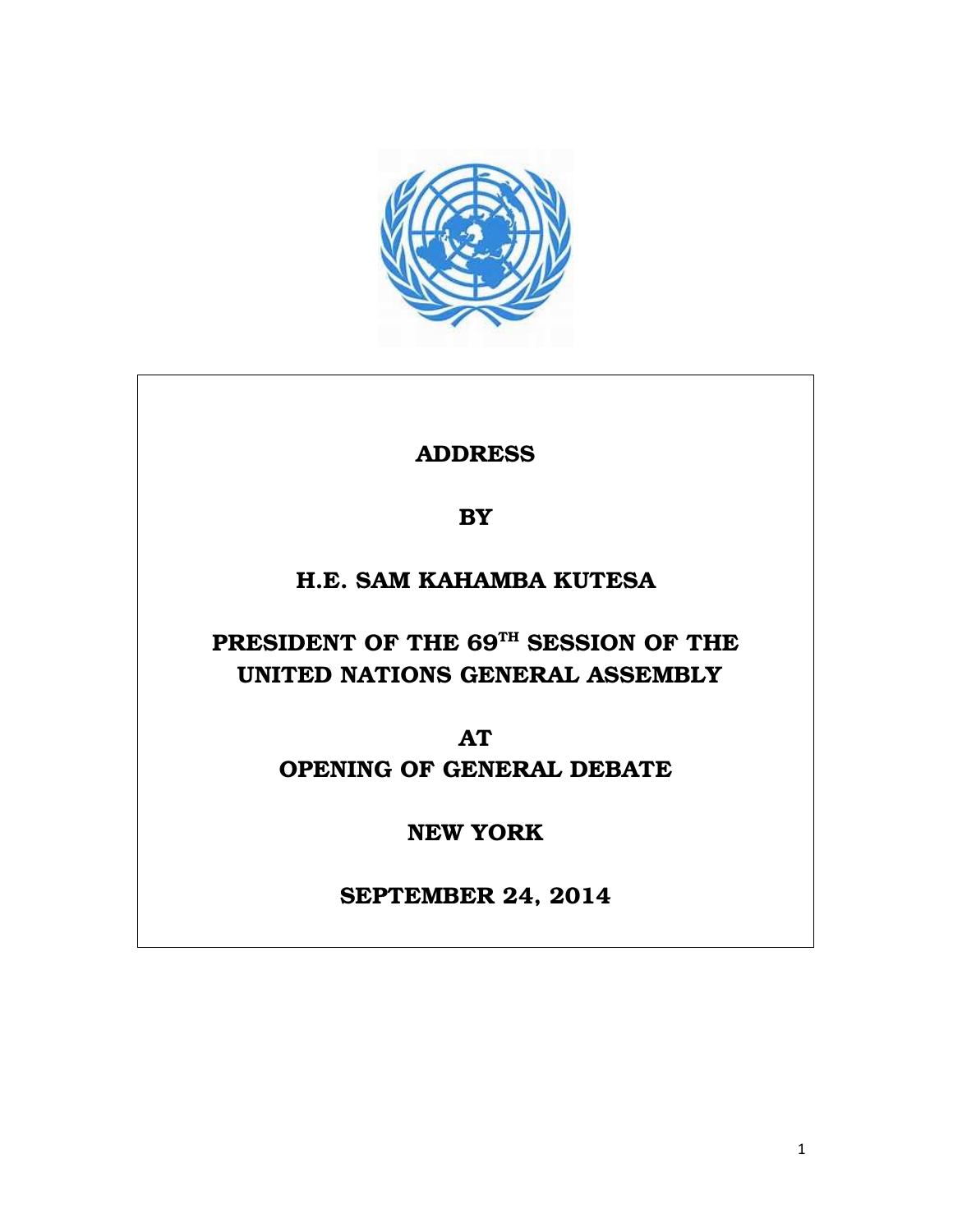Excellencies, Heads of State and Government, Mr. Secretary-General, Honourable Ministers, Distinguished Delegates, Ladies and Gentlemen,

I am honoured and humbled by the trust and confidence you have bestowed on me, and my country Uganda, to serve as President of this august General Assembly during its sixty-ninth Session.

My thanks go to my President who nominated me, my Continent which endorsed me, and to you all, the General Assembly, who elected me by acclamation.

Your Excellencies,

This Session and the coming year will be momentous. We will commemorate the seventieth anniversary of the United Nations. We will also commemorate twenty years since the groundbreaking Beijing Conference on Women, we will reach the target date for the achievement of the Millennium Development Goals (MDGs) and we will formulate and adopt the post-2015 development agenda.

When the United Nations was founded nearly sixty-nine years ago, it was an untested vision, preoccupied with efforts to heal a world that had been ravaged by the scourge of war. It comprised only 51 countries, a fraction of the 193 Member States that make up its membership today.

It is therefore befitting that the Charter stresses the determination by the peoples of the United Nations to "reaffirm faith in faith in fundamental human rights, in the dignity and worth of the human person, in the equal rights of men and women and of nations large and small… and promote social progress and better standards of life in larger freedom.."

We have collectively achieved a lot as member states over the last six decades in maintaining peace and security, promoting human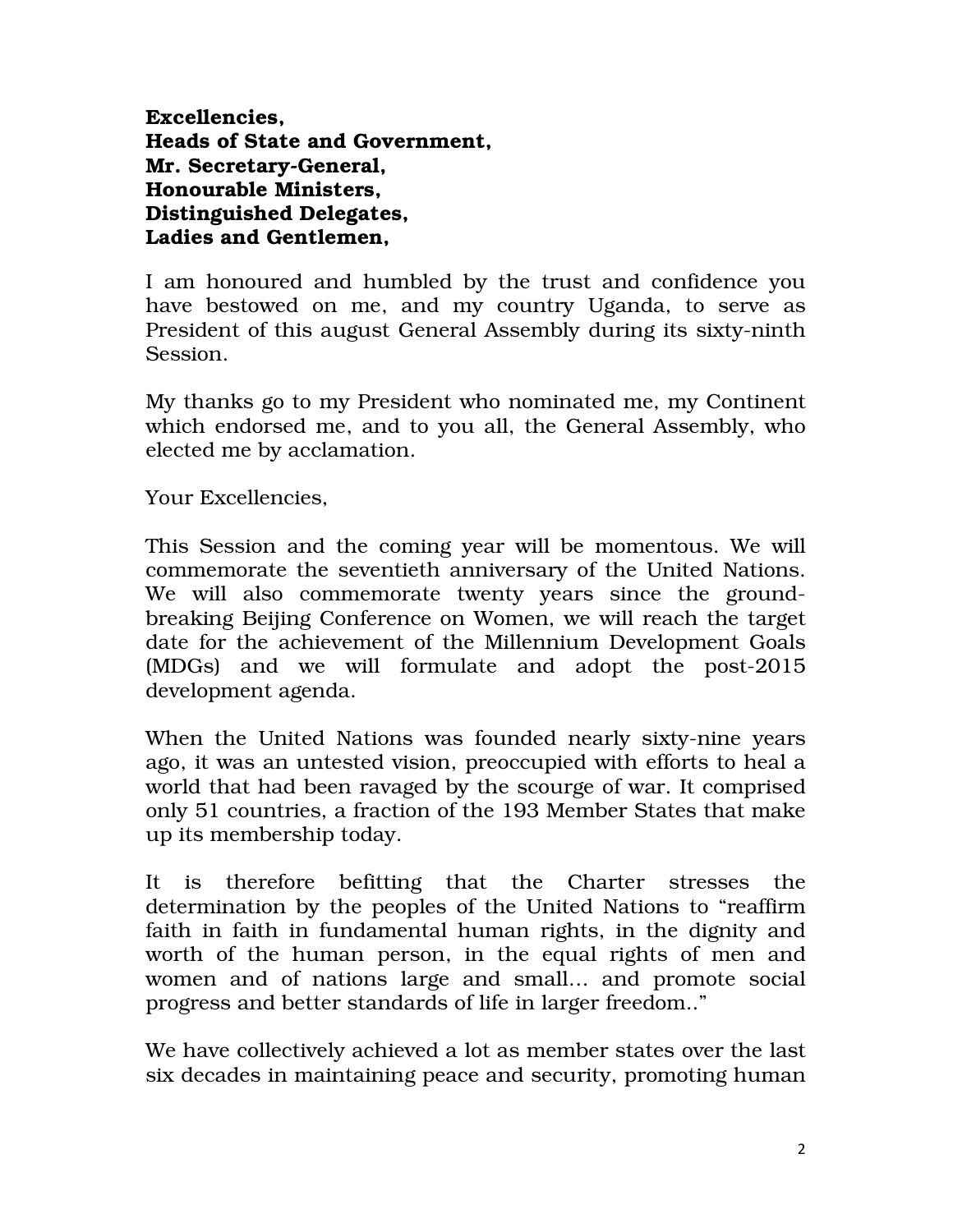rights and fostering development. But a lot more remains to be done.

The world today is vastly different from what it was in 1945, but one thing remains constant – the need to work together to harness opportunities for prosperity and to find solutions to the global challenges confronting humanity. We need to strengthen further this cooperation among member states and to promote peace, tolerance and compromise.

#### Excellencies,

We are gathered here today at a time of unprecedented historic opportunity to improve the livelihoods of all people and set the world on a path of achieving sustainable development in its economic social and environmental dimensions. I am reminded of the wise saying of Mahatma Ghandi exhorting all of us to "be the change that you want to see in the world." It will take our collective efforts and action to attain this goal.

Since the adoption of the Millennium Declaration nearly fifteen years ago, the lives of millions of people worldwide have undoubtedly improved. A number of MDGs targets have been met, others are on course to be met, while a number are likely not be met by the target date.

We must continue to build on the foundation laid by the MDGs with nearly 1 billion people lifted out of extreme poverty, increased universal primary education, maternal and infant mortality reduction by nearly fifty percent, and increased access to clean drinking water, to mention some of the significant achievements. Yet, a lot remains to be done - the sanitation target lags far behind, too many women still die in labour and inequalities within and among countries remain high.

With less than 470 days to the MDG target date, we must intensify our efforts to accelerate progress and achieve as many MDG targets as possible in the remaining period.

In the coming months we will be preoccupied with formulating the new agenda, which should be ambitious, transformative, and produce tangible benefits and improved livelihoods for all. With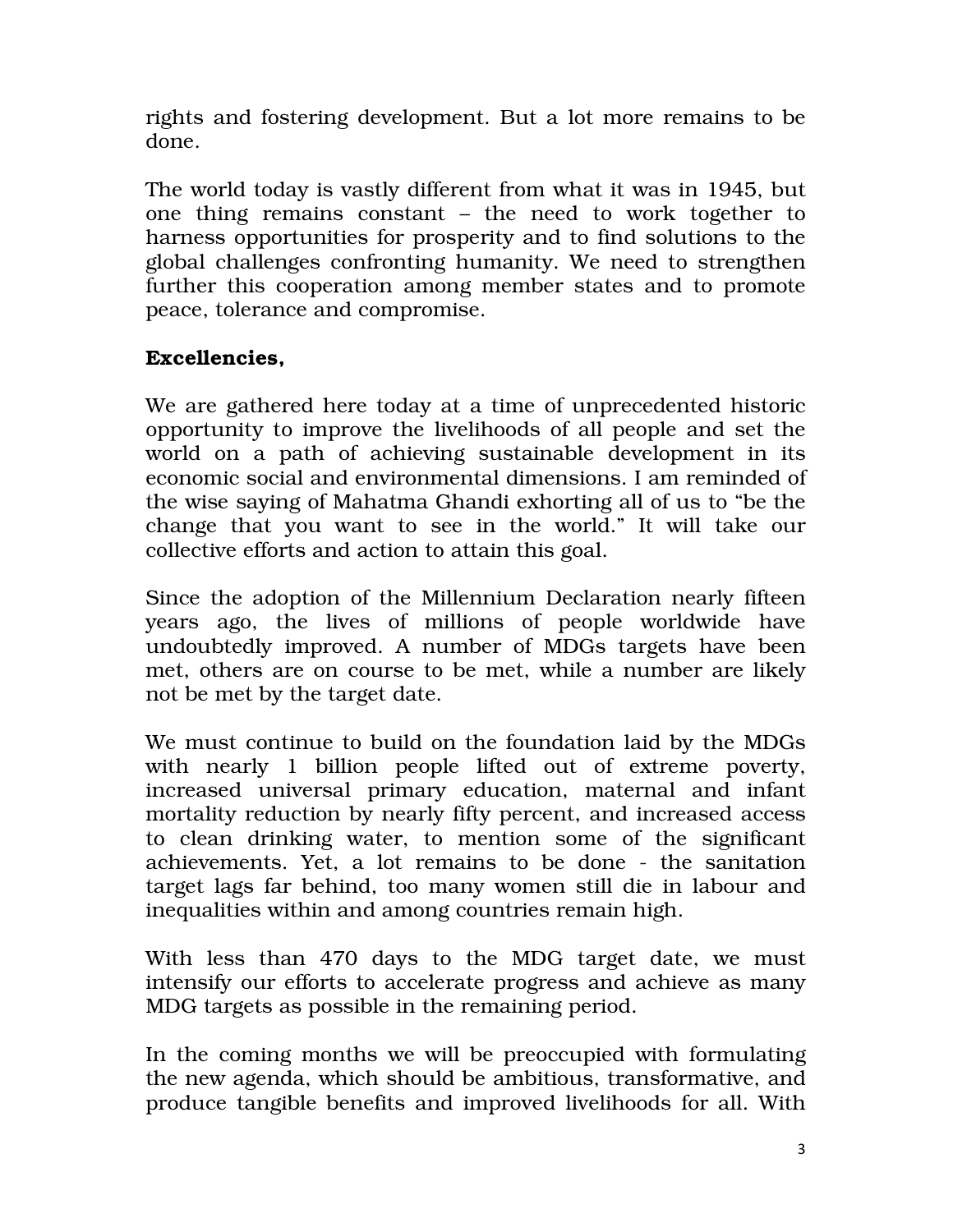the eradication of poverty and hunger at its core, the new agenda should promote sustained and inclusive economic growth, safeguard the future of our planet, and lead to achievement of sustainable development.

We will use the outcomes of the intergovernmental processes, namely the proposal on Sustainable Development Goals (SDGs); the report of Committee of Experts on Sustainable Development Financing; the recommendations from the Structured Dialogues on a technology facilitation mechanism, as well as the forthcoming Secretary-General's synthesis report. The outcome for the 3rd Conference on Financing for Development, which will be held in July 2015 in Addis Ababa, will be another vital point.

### Excellencies,

Our greatest responsibility will be to ensure that adequate means for implementing the post-2015 development agenda, in terms of finances, technology development and transfer and capacitybuilding are mobilized and effectively utilized. This is why I chose the theme of the General Debate of this Session to be, and I quote, "Delivering on and implementing a Transformative Post-2015 Development Agenda."

One of the key issues that we must particular attention to is infrastructure development. It will be pivotal in accelerating economic growth and development, expanding opportunities and improving lives. It is therefore essential to prioritize investment in infrastructure especially energy, roads, railways, waterways, airports, ports, border crossing facilities and information and communications technology. Significant infrastructure deficits in many developing countries, particularly countries in special situations: Africa, LDCs, LLDCs, SIDs result in increased production and transaction costs, and reduce their competiveness.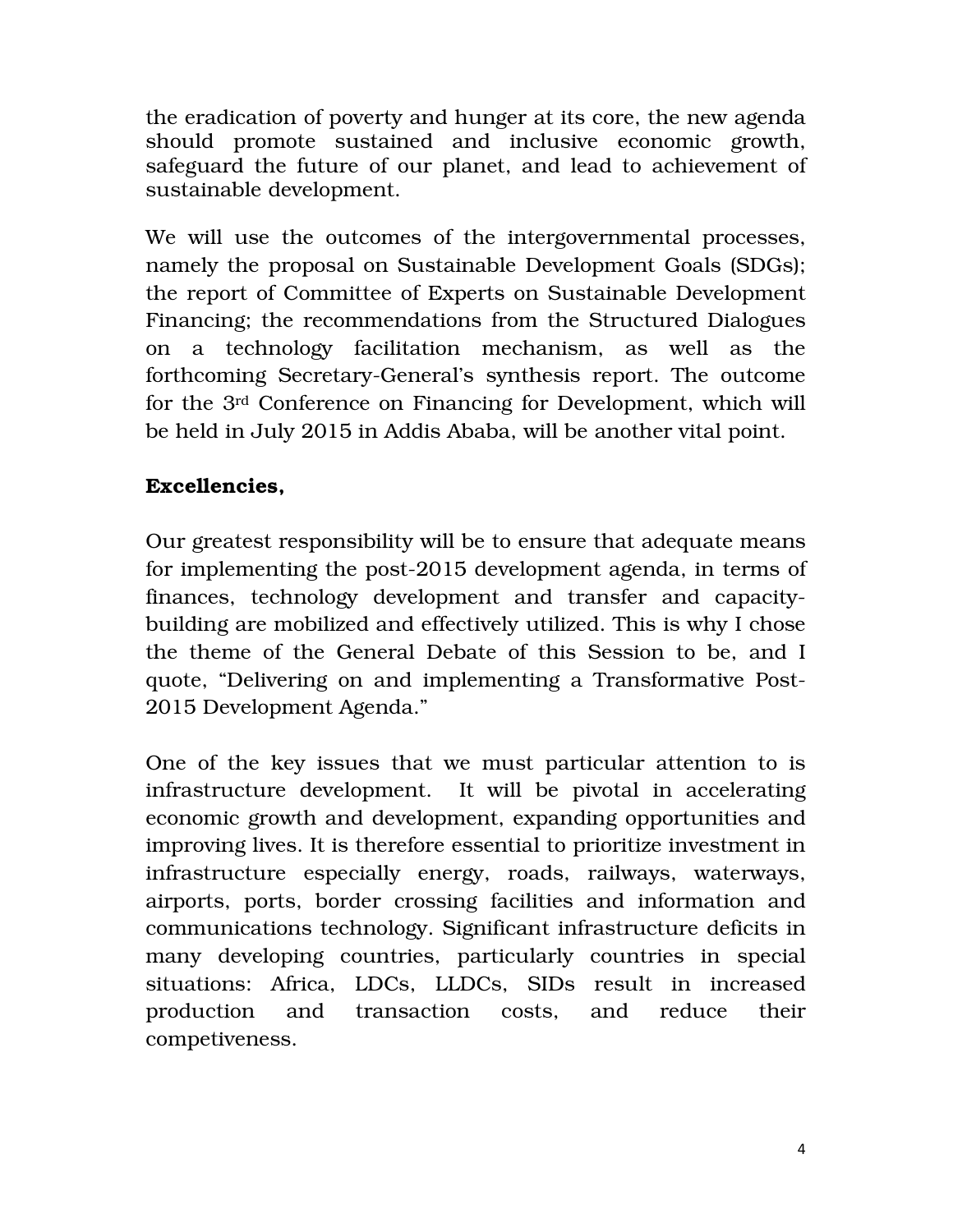I call upon all Member States and all stakeholders to work tirelessly over the next twelve months to formulate and agree on a truly transformative agenda to be adopted in September next year. Let us always remember that we carry the expectations of millions and millions of people who yearn for a better future.

#### Ladies and Gentlemen,

Many issues and challenges will require our attention and efforts during this Session. Allow me to highlight a few.

While a lot of progress has been made towards eradication of extreme poverty, we still have nearly a billion people trapped in poverty. We must therefore put poverty eradication at the forefront of this development agenda.

We need to address the rising inequality within and between countries, which continue to pose formidable challenges to our efforts to improve the lives every human being.

For many developing countries, improved market access, debt sustainability and access to essential medicines for the poor remain persistent challenges.

We must continue to advance gender equality and empowerment of women. We must do more to increase access of girls to education, increase women participation in leadership and decision-making positions, and enhance their economic empowerment. I will be convening a High-Level thematic debate on this topic in March next year.

On health, we need to step up efforts to combat HIV/AIDS, malaria, tuberculosis and other communicable and noncommunicable diseases.

We have seen in recent months, the loss of lives and dire effects caused by the Ebola outbreak in some West African countries whose health systems have been overwhelmed. I also thank the Secretary-General and you, members of the United Nations for the Mission that has been set up to combat this epidemic outbreak.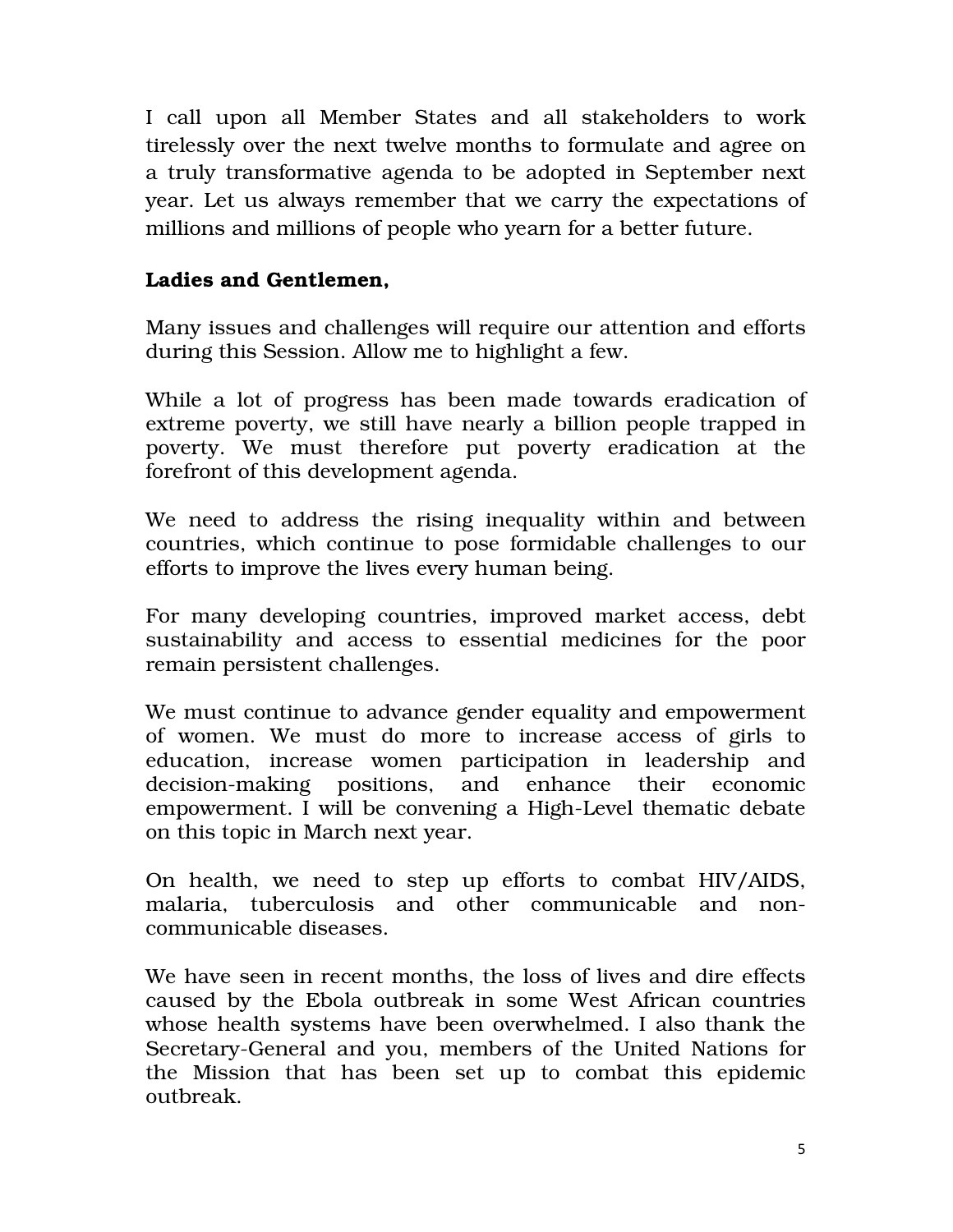Globally, hundreds of thousands of women continue to die from pregnancy and childbirth-related causes. In many developing countries, preventable medical conditions are still the main killer for children under the age of five.

The outlook for education is equally mixed. While under MDGs primary school enrolment increased exponentially, there is need to address the issue of quality. For tertiary education, skills development needs greater attention.

One of the most pressing challenges we are facing is the increasing level of unemployment. The rate of unemployed youth is almost three times higher than adult unemployment, and in some cases exceeds 50 per cent. This puts in sharp focus the need to ensure that the post-2015 development agenda is truly transformative and leads to increased job opportunities.

As yesterday's Climate Summit highlighted, climate change is a defining challenge of our times. We are witnessing the adverse effects of climate change, including rising sea levels, land degradation, desertification and changing weather patterns, among others.

As demonstrated during the recent Small Island Developing States (SIDs) Conference held in Samoa, SIDs and Least Developed Countries are particularly vulnerable to the effects of climate change.

It is my intention to convene a High-level Event on combatting Climate Change in June 2015 to further galvanize political support for efforts to reach a global agreement in 2015 under the auspices of the United Nations Framework Convention on Climate Change.

#### Excellencies,

We have witnessed, in recent times, an alarming increase in the number of violent conflicts and new threats posed by terrorist activities, extremism and intolerance. We need to intensify efforts towards peaceful settlement of conflicts. In this context, strengthening the cooperation between the UN and regional